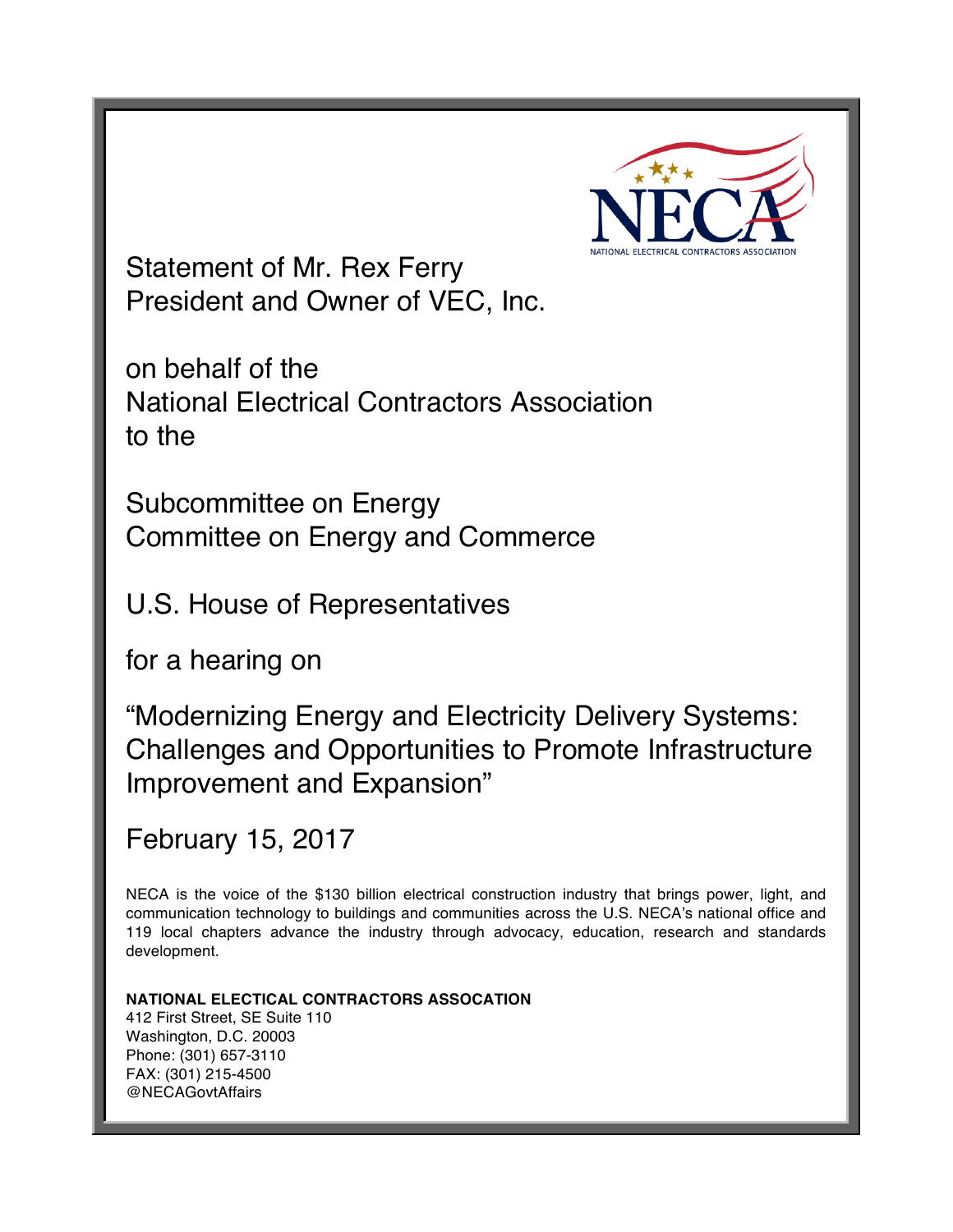# **Statement of Mr. Rex Ferry President and Owner of VEC, Inc. On behalf of the National Electrical Contractors Association (NECA) Subcommittee on Energy Committee on Energy and Commerce February 15, 2017**

Thank you Chairman Upton, Ranking Member Rush, and members of the Subcommittee for inviting me to testify today at this very important hearing. On behalf of the National Electrical Contractors Association (NECA), we greatly appreciate the opportunity to submit a statement for the record to the Subcommittee on Energy hearing on "*Modernizing Energy and Electricity Delivery Systems: Challenges and Opportunities to Promote Infrastructure Improvement and Expansion*." The subcommittee is to be commended for holding this important hearing to address a critical role that the oil and gas industry yields in creating jobs in the American energy sector, something that has allowed me to exponentially grow our family business.

My name is Rex Ferry and I am the President and Owner of Valley Electrical Consolidated, Inc. (VEC), which is located in Girard, Ohio. Shortly after graduating high school, I entered the electrical trades and began working at Valley Electrical. I quickly moved through the ranks from Foreman to Project Manager before making the decision to purchase the company from then-owner Mike Russell in 1990. While our family-owned business began providing electrical contracting services to the region's many factories, production lines, and steel mills, it is now a multifaceted construction company that is wholly dedicated to constant improvement and sustainability. Our vision – "*To serve others with integrity for the sake of our future generations*" – has resulted in significant returns for our company. This success has intensified recently due to heavy involvement with the Utica and Marcellus Shale projects.

The growth in our company's employment tells a wonderful story. During the height of the construction season, our total employment numbers exceed over 400 employees, with an average of 250 in-house employees, as we hold agreements with multiple trades in the field. I am proud to say we have 26 family members in the business including daughters, a son-in-law, sisters, a brother-in-law, nieces and nephews in the office and in the field. With my granddaughter coming on board recently, we are now a third-generation family company.

Although Valley Electrical began as a small, family-owned electrical construction firm, we have always had a greater vision for what we can accomplish. By the mid-2000's, VEC had expanded into new markets, adding diverse capabilities and gaining experience, cultivating expertise and respect as it grew. In 2001, VEC Systems Integrator was created to meet the low-voltage and information-technology demands of our customers. Soon after in 2003, we acquired Evets Electric Inc., a specialty electrical contractor focusing on the oil and gas industry. In 2009, VEC purchased JLAllen, a General Contractor in the Oil and Gas Industry. These acquisitions transformed VEC Inc. into a total solutions provider for clients throughout the United States.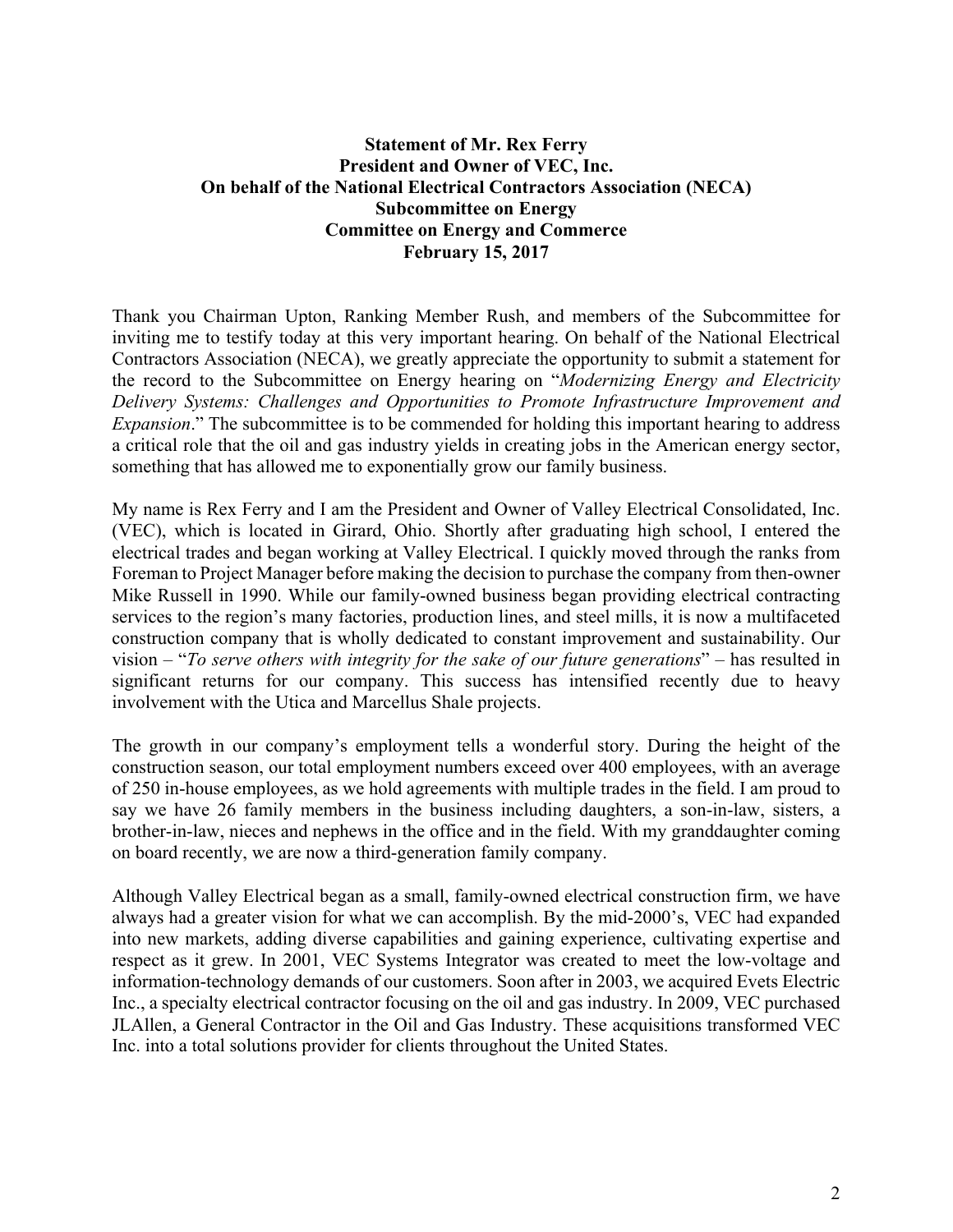As opportunities continue to present themselves to VEC, we continue a path of steady and sustainable growth. While it has been almost 40 years since the end of the steel era, the oil and gas boom in the Midwest has revived and modernized the region's economy and is creating new job opportunities that are here to stay. The development of fracking and horizontal drilling expands beyond the Ohio borders. The U.S. Energy Information Administration's Rankings of the Natural Gas Marketed Production tell us that oil and natural gas development is occurring in at least 32 states. It has increased access to reserves for oil and gas in Alabama, Arkansas, Colorado, Illinois, Louisiana, Michigan, New York, North Dakota, Oklahoma, Pennsylvania, Texas and Wyoming.

We are proud members of the National Electrical Contractors Association (NECA). I also had the honor of serving as President of the association from 2009 through 2011. NECA is the nationally recognized voice of the electrical construction industry, comprised of over 60,000 electrical contracting firms, employing over 750,000 electrical workers and producing an annual volume of over \$130 billion in the electrical construction industry that brings power, light, and communication technology to buildings and communities across the United States. NECA continues to build on a legacy of protecting the public and making innovation possible. We, as member contractors, strive to be solution-providers for our customers and our industry expertise benefits everyone working on an electrical construction project.

NECA contractors work across the commercial and industrial sectors and specialize in a broad range of areas including traditional power and lighting, power quality, lighting controls, fire, life safety and security systems, backup power generation, communication and connectivity systems, automation controls and energy efficiency projects. We believe a comprehensive federal energy policy measure is needed to address current and future demands of the entire electrical construction industry.

Across the country, electrical contractors are the market-leading businesses that are providing electrical infrastructure and services to the oil and gas industry. Widespread extraction of shale gas will have a significant impact on our ability to create new energy reserves as well as boost America's manufacturing sector.

According to the U.S. Energy Information Administration, natural gas accounts for 33 percent of electricity generation, on par with coal. This rapidly growing industry is taking place in the oil and gas fields of Utica and Marcellus shale. The new energy economy in these areas is creating new job opportunities for the construction industry, particularly for the electrical construction industry. More jobs have been created for the first time since the decline of the steel industry in the 1980's. This industry is poised to keep growing. As technologies continue to develop, the production of natural gas continues to rise.

Growth in this arena is helping to address the loss of jobs in the electrical construction industry and we certainly hope the turnaround will continue. The Bureau of Labor Statistics recently reported that construction employment is now at its highest level since November 2008. We believe we can do even better.

#### **Driving Change and Growth in the Electrical Construction Industry**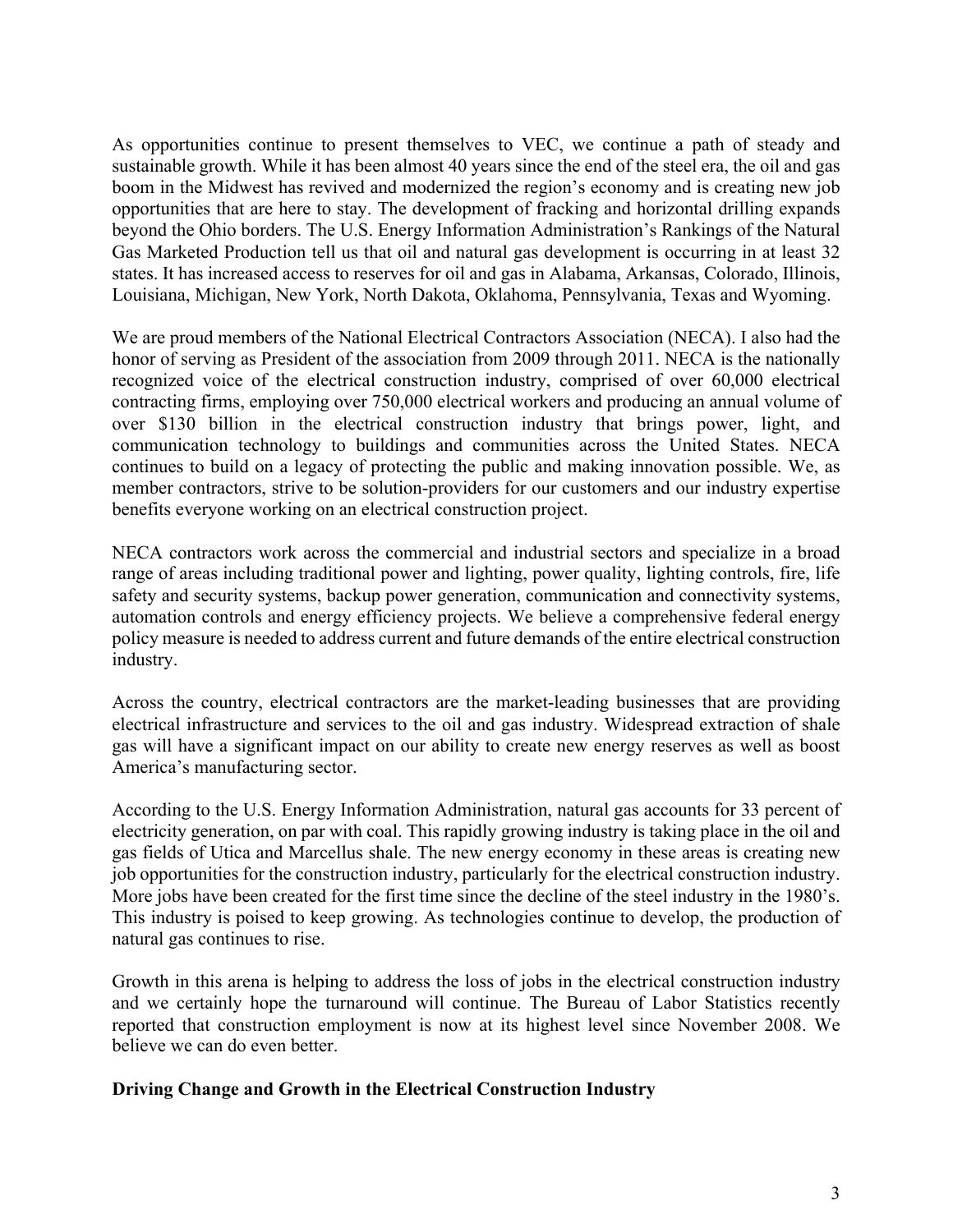As the construction industry suffered historically high unemployment rates almost a decade ago – as high as 27 percent – the electrical construction industry endeavored to increase its scope of construction services. As our industry continues to work through the recovery, electrical contractors across the country have looked for ways to grow causingthe concept of electrical construction work to evolve dramatically over the past decade.

According to *Electrical Contractor* magazine's *2016 Profile of the Electrical Contractor*, 56.4 percent of electrical contractors are performing work on energy construction projects. More specifically, 51 percent of companies with less than ten employees worked on energy projects and almost 57 percent of companies with more than 100 employees engaged in this type of work. A significant increase in companies performing energy work resulted in a significant increase of interest in training programs.

When the U.S. energy boom began a decade ago, one of the many markets that grew at a rapid pace was the oil and gas industry. The natural gas revolution is giving new hope to America's manufacturing sector, including the electrical construction industry. Our manufacturing sector must be as productive and efficient as possible to ensure our economic competitiveness and continue to grow our economy. The electrical construction industry undoubtedly plays a key role in assuring that the U.S. will have an adequate and reliable electric power supply in the future.

A 2012 study commissioned by the U.S. Chamber of Commerce's 21<sup>st</sup> Century Energy Institute says the extraction of "unconventional" shale oil and gas through horizontal hydraulic fracturing has created a job boom even in states that do not actually have shale deposits. 1.7 million jobs have already been created and a total of 3.5 million jobs are projected by 2035.

While this is good news for the future of the construction industry, we believe a key part of the solution is enacting a national energy plan that will address our energy needs, ensure our energy independence, and grow our economy. We applaud those efforts of this Committee and hope that Congress will enact a comprehensive energy strategy that promotes development of all available energy resources including upgrading and modernizing transmission lines, increasing domestic oil, expanding natural gas exploration, investing in nuclear power, and further investments in clean and renewable energy sources.

# **Barriers to Greater Success**

In today's global economy, widespread adoption of new energy technologies has been slow due to economic, government, and marketplace barriers. We believe there is a fresh opportunity for the federal government to unleash unprecedented development, exploration, construction and production of this sector.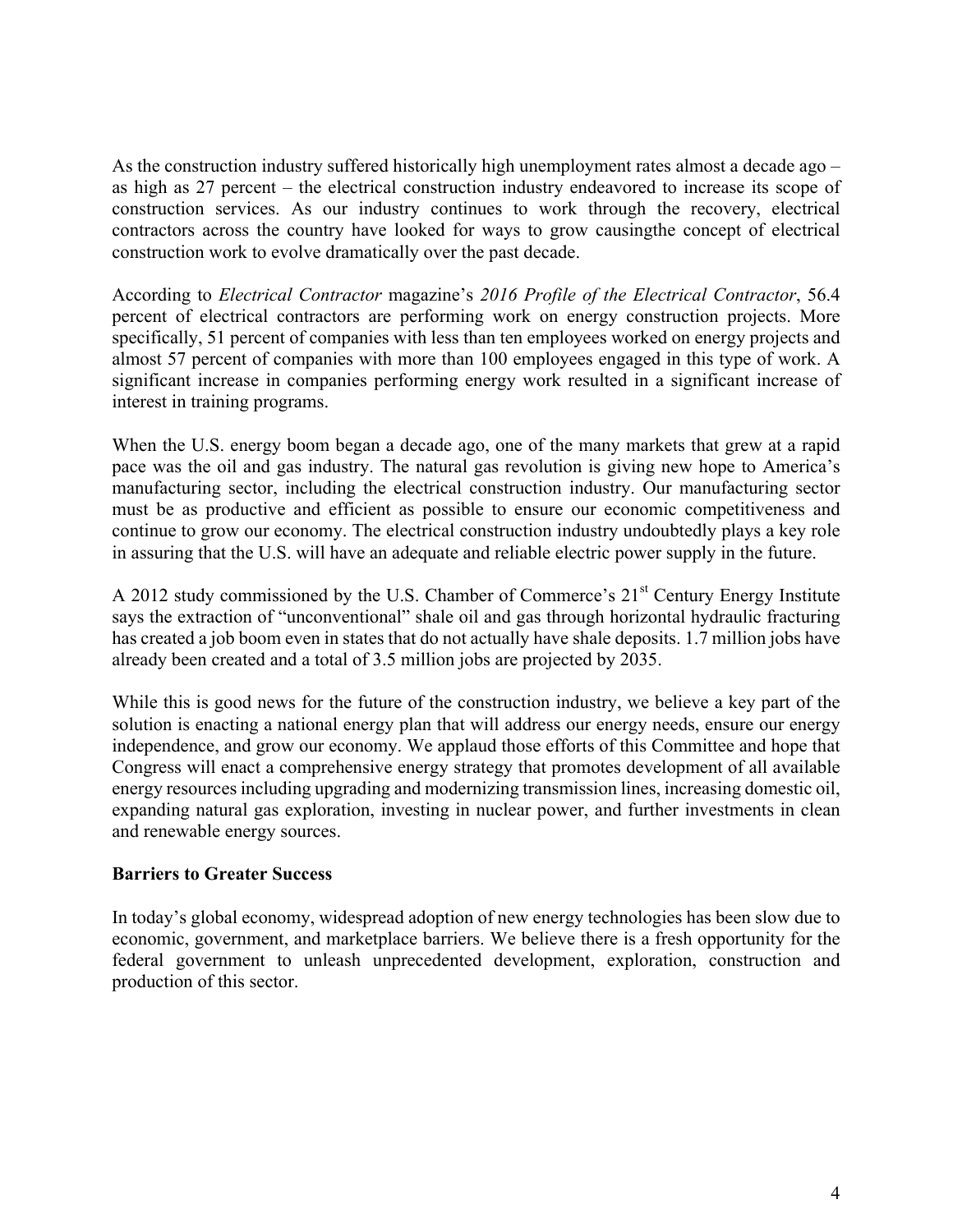#### Transportation Challenges

We must address the many challenges we have in moving the fruits of our energy development to market. Now is the time to fully invest in our nation's infrastructure. This includes investing in the pipelines, rail, roads, and airport infrastructure we need to transport people and equipment. We need better ports to allow ships will carry liquefied natural gas to other parts of the world. We believe that shale energy has the potential to help revive not only our manufacturing industry, but it will help most transportation modes, as they will be needed to move products domestically and abroad.

That said, we are very encouraged by the actions President Trump undertook on January 24 to help address these issues. We strongly support the memorandums fostering the construction of the Keystone XL and the Dakota Access pipelines. The memorandum calling for all new pipelines, as well as retrofitted, repaired, or expanded pipelines to use materials and equipment produced in the United States is another step forward. These actions are long overdue and will complement our energy network, further the goal of energy independence, and create jobs.

# Regulatory Burdens

This Committee helped overhaul the environmental review of infrastructure projects under the National Environmental Policy Act (NEPA) when the FAST Act was passed in 2015. Additional reforms are needed to ensure decisions are made in a timely manner and to block frivolous legal actions that are intended to delay project schedules and increase project costs. There should be a six-month maximum time limit for completing all federal NEPA reviews. If no decision has been made by the end of those six months, the project should be allowed to proceed without further delay. Lastly, the administration and Congress should examine past regulations that encourage the filing of frivolous lawsuits and establish a loser-pays provision requiring any plaintiff who files a legal challenge to block an infrastructure project to pay all related legal fees if their challenge is unsuccessful. This would help discourage low probability-of-success lawsuits filed by individuals and organizations against the development of infrastructure projects.

The recent Executive Order (EO) *Expediting Environmental Reviews and Approvals for High Priority Infrastructure Projects* is another positive move forward. It is our experience that many projects are held up due to an unnecessarily complicated and protracted approval process. Time truly is money. Analysis by the nonpartisan reform group Common Good found that delays in regulatory approval for U.S infrastructure projects cost our nation \$3.7 trillion, which is more than twice the cost of fixing them. In America, the problem is not any one individual regulation. It's the accumulation of decades of state, local and federal regulations that are often contradictory, redundant or outdated. To accelerate the construction of important infrastructure, the federal government should designate officials to streamline the regulatory process for energy infrastructure projects. Funding for infrastructure is scarce and we cannot afford to waste critical resources on unjustifiable red tape.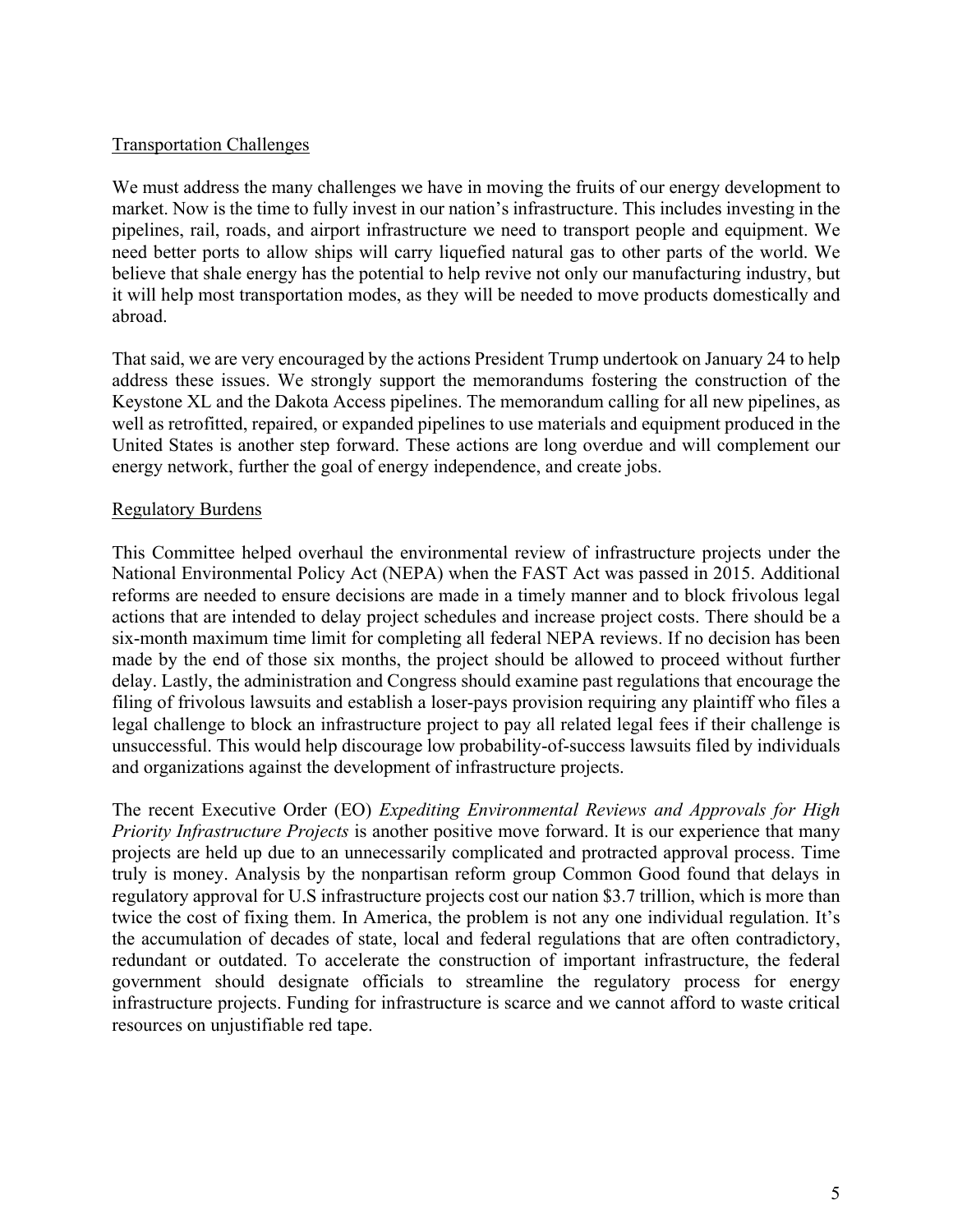This new EO should help improve coordination between the government and industry and working together, we believe more can be done. From my personal experience, I can report that request for quotes and opportunities have kept my phone ringing in the few short weeks since the EOs were signed. There is a great amount of excitement in the oil and gas industry and many tradesmen are ready to get to work immediately. A recent Price Waterhouse study shows that by 2025 Ohio, Pennsylvania and West Virginia will be the chemical producing capitol of the world, creating 1 million new jobs.

# Access to Credit

Electrical construction companies want to grow, and they need the capital to make it happen. The majority of our firms are subcontractors. While they perform much of the work on their projects, they are hindered by lack of cash flow and must consequently finance large portions of their projects themselves. Accordingly, many of our firms need to access outside resources. Traditional bank loans are a usual option, but for many years now, bank credit remains tight. The number of traditional lenders actively in the market has shrunk and remained so due to industry consolidation. Consequently, they are not releasing capital to newer clients. Another challenge is that financial institutions have tightened up their lending standards and increased the overall cost of lending. Some of this is also due to newer regulations and tighter federal lending rules. We believe creditworthy businesses should have better access and opportunity to capital sources.

# **Building the Next Generation Workforce**

Considering the energy agenda of the 115th Congress and the new administration, the electrical construction industry must continue to prepare itself for additional growth and diversification. A major component of this growth for NECA contractors is that they must continue to recruit young and talented workers. Historically, market share grows for companies possessing the talent and skills necessary to meet the needs of their clients.

# Accredited Apprenticeship Programs: A Viable Education Option

Our company has had tremendous opportunity to offer high-tech, high skilled and high paying careers. Jobs in the natural gas industry that are provided by NECA businesses such as VEC come with rewarding pay with full health benefits and promised retirement plans. VEC is not your typical construction company. We look for talented, ethical people with integrity and the necessary hardworking characteristics and we then teach them the business. VEC's vision, mission and purpose focus on sustainability; integrity and serving others, unlike the many companies that have negatively impacted the U.S. economy because of greed. VEC is proud to have helped our local universities and technical colleges by hiring many of their graduating students. Job growth in oil and gas operations, trucking and welding has allowed us the chance to work through community college programs to hire and train workers to meet these new skill challenges.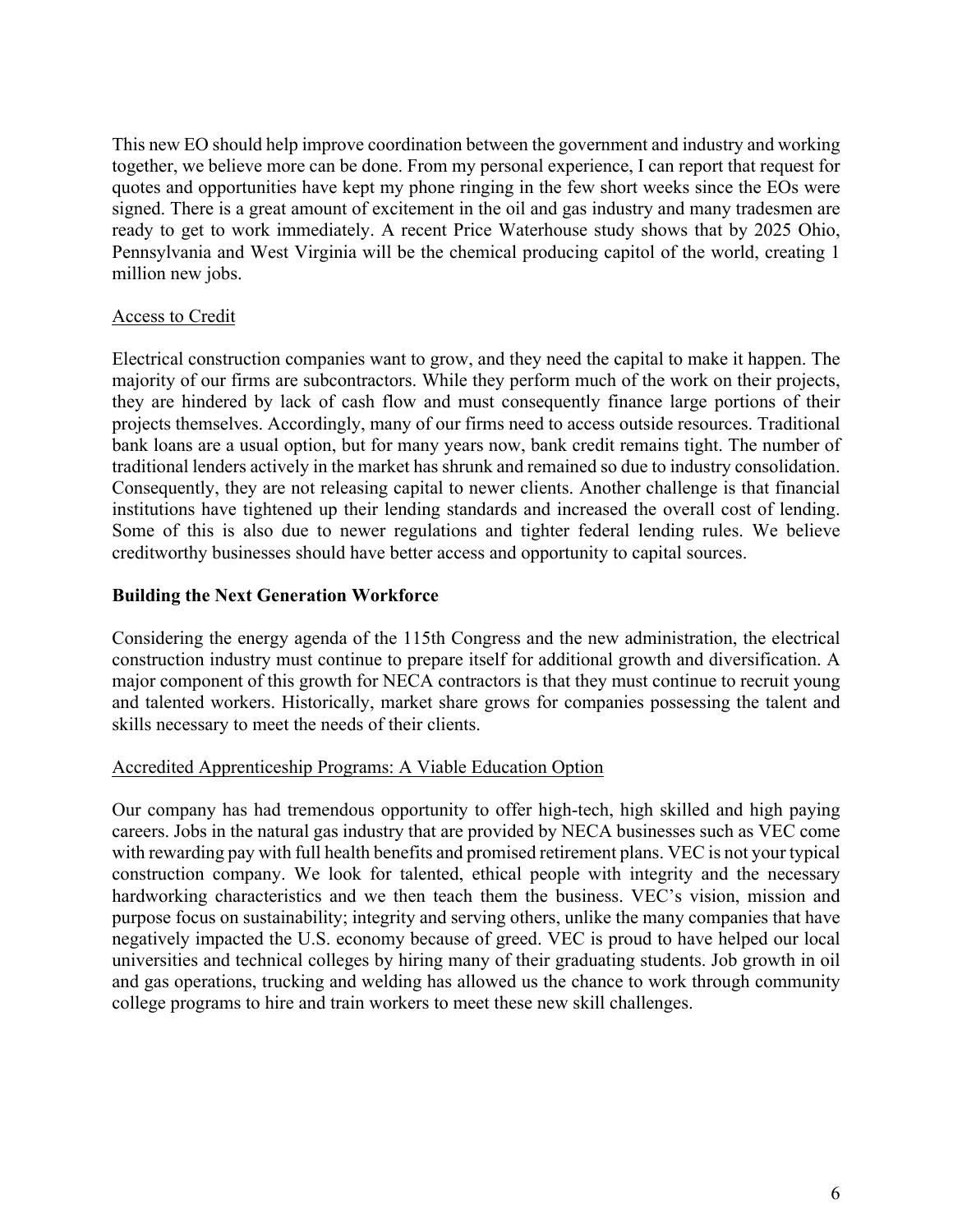It is well documented that there is strong competition for talent in every profession. Cultivating talent is becoming more and more critical to successful electrical contracting companies. With the increasing sophistication of the construction industry, electrical contracting needs a well-rounded workforce prepared to improve the delivery of electrical construction projects to enhance company profits.

We are quite proud of the opportunities our apprenticeship programs offer around the country. While there is measurable value in a traditional college education, we would be remiss if we did not discuss some possible alternative routes for students who might not think a standard four-year degree is the right path for them or do not wish to take on the burden of graduating with hundreds of thousands of dollars in student loan debt and no guarantee of a job or attaining valuable skills.

The BLS released a comprehensive list of jobs that require degrees—and those that do not. The agency reports and lists the top ten job employment agencies found hardest to fill in 2013. Fourteen of the 20 fastest-growing occupations in America require an associate degree or less. Of the 20 occupations leading job creation trends through 2020, 90 percent will require on-the job training, an associate's degree or a postsecondary credential. Most these include many professions within the construction industry.

Today, as the millennial generation graduates from high schools, vocational schools, and colleges, they are presented with many career opportunities. Our experience tells us there is demand for people who are ready to work right out of high school and that there are opportunities for them to obtain the training they need to be set up with a career in the skilled construction trades. After a few years of dedicated training, they will end up with what every one of us would like to have to be a successful adult: a good paying job with health and retirement benefits. We strongly believe the best entitlement program out there should be a job.

Over 70 years ago, NECA and the International Brotherhood of Electrical Workers (IBEW) embarked on a joint venture to develop the National Joint Apprenticeship Training Program (NJATC). Today, the newly rechristened "*electrical training Alliance"* invests \$100 million in private funds annually in what we believe is the largest and most successful apprenticeship and training program in the nation. Today, there are more than 300 jointly administered local programs that are trust financed and together we have trained over 350,000 apprentices to journeyman status.

Our apprenticeship program is a well-organized and supervised method to train people with little or no prior knowledge of a craft or trade to become capable, qualified craftspersons or journeypersons. It is an "earn while you learn program." The "on-the-job" portion of the training is a full-time, well-paid job. The goal is to provide the electrical construction industry with the highest level of training and highly skilled workforce possible. To accomplish this goal, apprentices receive the highest level of training in the industry, with a requirement of 8,000 hours of on-the-job training and 900 hours of classroom time over a five-year period. Upon completion of the curriculum and on-the-job training, apprentices receive certificates documenting their successful completion of the program. Incidentally, all electrical apprentices receive incremental raises as they reach certain set milestones. They are not a burden to the taxpayers because the training is fully funded by the industry without any taxpayer assistance. Perhaps the greatest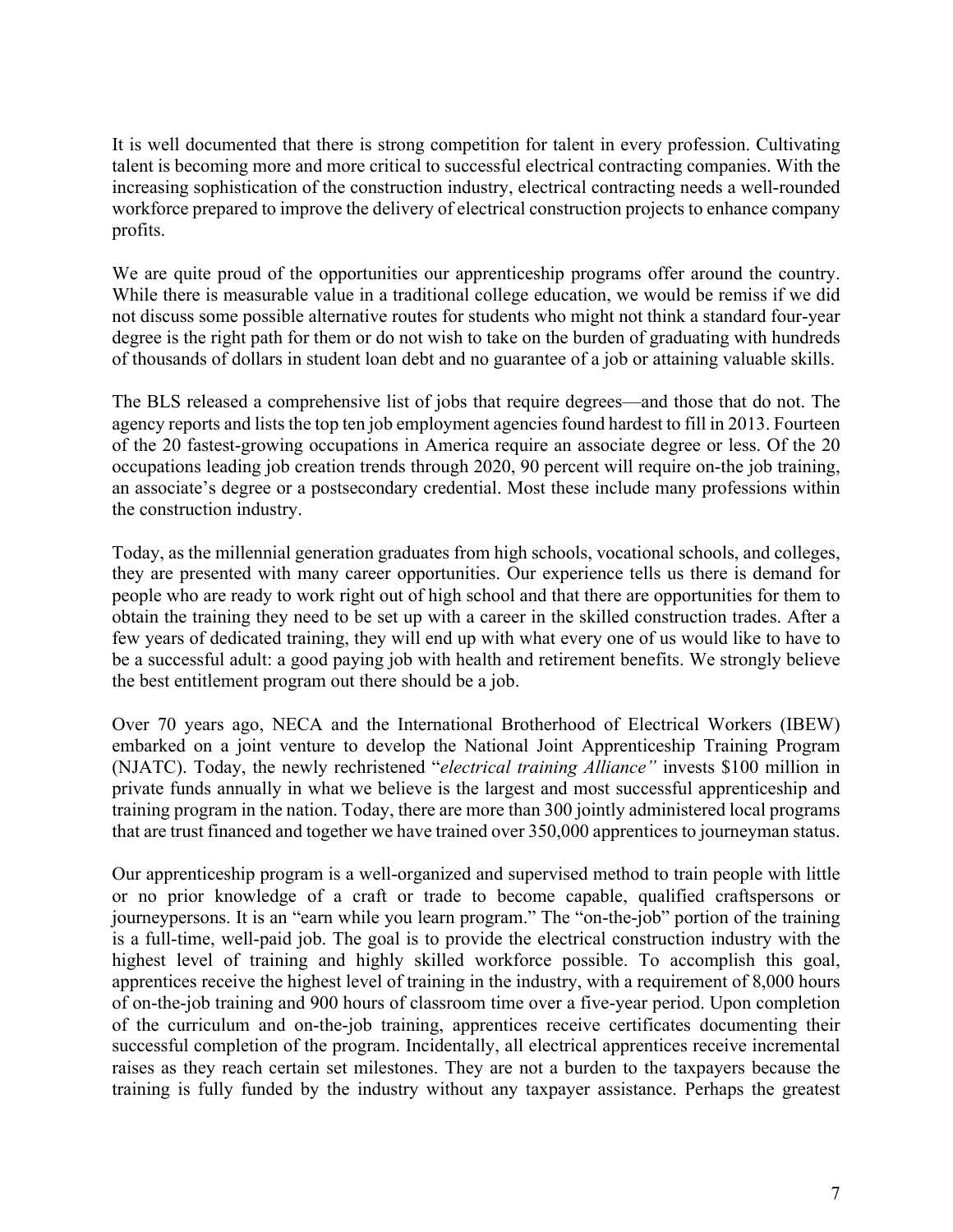benefit is that in the end they are earning while they are learning. Each year, participants in the program contribute in excess of \$600 million dollars in federal, state, and local taxes. Lastly, they also receive retirement plans and medical coverage for themselves and their families that are also provided at no cost to the American taxpayer.

I expect there will be opportunities for Congress to address apprenticeship programs in a manner that is intended to empower employers, and provide America's workers with access to a network of job training services. I know Ranking Member Rush has had important legislation pending in the last Congress and I urge the Committee to consider his legislation this time around.

Addressing our nation's current and future employment needs is critically important and we believe the existing apprenticeship infrastructure provided by construction trades is a sure-fire bet for success. More important, the program is 100 percent industry designed and funded and is a wheel that does not need to be reinvented.

# Technology

A major challenge is that each year the electrical industry experiences significant advances in technology, both on the jobsite and in how individual contractors run their businesses more efficiently. In order to be an efficient and independent construction company, we must continue to expand the technologies that are available to us. We are in a constant state of learning and adapting to new tools and ways of doing things, coupled with an aging workforce, that's led us in the Mahoning Valley, to place an emphasis on education and training. We are using and experimenting with technologies that are revolutionizing the construction industry. These include: Google Glasses, 5-D Drawings, Augmented Reality, 3-D Printing (Additive Manufacturing), GPS Positioning Tools, Tablets, and Pre-Fabrication. Employing a trained and available workforce enables the local contractors to confidently and competitively bid on the broadest range of commercial, industrial and residential electrical projects. That said, we have incorporated the more technical nature of building trades electrical work into their apprentice recruiting efforts. For example, some of our apprentice classrooms also use audience-response technology for instructors to gauge apprentices' familiarity with the material in real time, and so they can adjust lessons accordingly. We must meet the technology challenge if we are to going to build the next generation workforce.

# Helping Employees Fight Prescription Drug Abuse

Recent studies by the Centers for Disease Control and Prevention (CDC) show that nearly two million Americans are abusing prescription opioids, with sales of those prescriptions nearly quadrupling from 1999 to 2010. Employers need additional resources to help combat and limit employees' use of prescription painkillers. We should have laws in place that require personnel to take drug tests for prescription painkillers and encourages employees to seek alternatives to their use. Prescription opioid-related dependence and abuse cost the country an estimated \$78.5 billion. Employers bear a large share of those costs; some \$16.3 billion is lost due to reduced productivity and increased disability, and \$14 billion is borne by private health insurers. We need to do better.